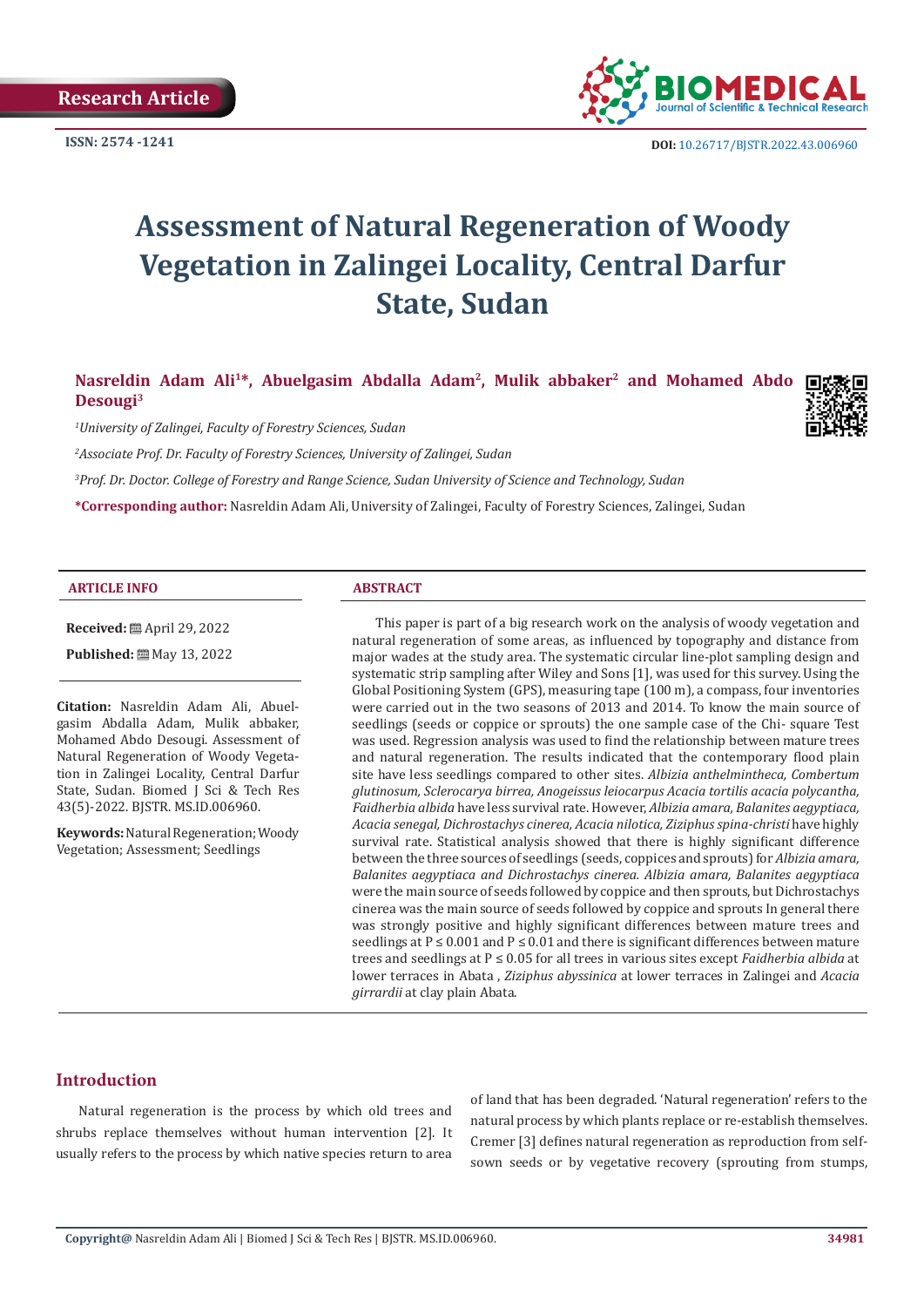lignotubers, rhizomes or roots) after the tops of the plants have been killed by fire, cutting, browsing, etc. Temple and Bungey [4] define it as "re growth which occurs naturally after stress or disturbance. It may be growth from seed of either pioneer or permanent species, or growth from lignotuber (e.g., Eucalyptus spp.), rootstock (e.g., Melaleuca spp.), etc, remaining in the ground". Planting seedlings and direct seeding are alternative methods of re-establishing vegetation [5], defined the regeneration individuals as plants between 50 cm and 1.5m. in height. Seedlings were identified as those individuals without any connection with an adult. The natural regeneration is considered the backbone for the continuity and sustainability of the forest. Uneven aged stands have at least three well-represented and well-defined age classes, differing in height, age, and diameter. Often these classes can be broadly defined as: regeneration, pole, and mature. It is necessary to know the different life stages of regeneration for demographic study. Seedling stage is defined as first-year germinant with cotyledons, whose size never exceeds 10 cm according to field measures however, sterile plants without cotyledons, and taller than 10cm are considered as saplings [6].

The greater Darfur region which was once an independent sultanate underwent a series of divisions and segmentation, as a result of which it is now composed of five states. Central Darfur is one of the recently established states with headquarters at Zalingei town. Anthropogenic factors and natural disasters have collectively impacted the natural resources of the region over the years. The current Darfur conflict had its direct and visible impacts on the natural resources and in particular forests and woodlands of the whole region and Zalingei area in particular. Different people view the status of woody vegetation and natural regeneration in the area differently, some people think that the fleeing of communities to IDPs camps gave chance to the natural regeneration to establish at alarming rate and there are some areas that became closed forest as a result, others think that the long and vast empty areas left chance for wood traders to feel large areas and thus making the environment not conducive for natural regeneration. Having that in mind, it is important systematic research to prove whether or not natural regeneration is happing and to know the trend of woody vegetation growth, diversity and densities at the study area. Several parts of the Sudan have been devastated by decades of conflict, which have resulted in the destruction of physical and human resources, and erosion of institutions and social capital. The removal of trees in Sudan has a very negative impact, including increased land and water degradation, and the loss of livelihoods from forest ecosystem services. Darfur's environment is particularly resource poor and suffers from very high natural variability and unpredictability [7]. Compared to previous studies that have been conducted in the

region such as (Smith, 1949), Lebon, et al. [8-13], it has been noted that there is a change in the tree species composition in Sudan.

The climates of arid and semi-arid lands are highly variable, particularly in rainfall. Low and erratic variation of rainfall is characteristic of dry lands which have no particular rainfall distribution pattern [14,15]. High aridity is an adverse climatic condition that creates fragile ecosystem, which can easily be upset by adverse human activities. The spatial and temporal variation of rain fall determines the density and composition of the vegetation [16]. The Sahelian droughts which have been observed in the late sixties through the seventies, eighties and nineties in addition to the drought episodes which hit the region and Darfur in particular, had caused considerable changes in the plant species composition and structure as well. These natural factors have accelerated and affected human activities and caused a lot of population movement within and outside Darfur. As a result of these major changes, people's livelihoods have been affected greatly and many of them became more dependent on the natural environment. the current Darfur conflict has also impacted the natural environment greatly however, it is not known if the impact is all negative because some people report on improvement of natural regeneration, while others describe it very negatively. The natural regeneration of the forests and woodlands resources is affected by the conflict. All these factors mention above threats to natural regeneration of the woody species. The aim of this study is to assess natural regeneration of woody species at the study area in central Darfur state in general and Zalingei area in particular.

### **Material and Methods**

Zalingei locality, marked by latitude 12° 30' - 13° 30''N and longitude 30° 23' - 45° 23''E [17]. The study is carried out at Zalingei area which lies between latitude 12° 42' 576'' N (South point) and 13° 08' 055'' N (North point) and between longitude 23° 39' 761'' E (East point) and 23° 25' 835'' E (West point), with altitude varies from 890 m to 1121 m above the sea level. The area lies on the semiarid Savannah zone, which affected by the elevation of Jabel Marra Massif. A reconnaissance survey was carried out at the study area, during May and July 2013, to assess the general environmental conditions and woody plant community types. The study area was stratified into seven ecological zones according to soil type, slope and distance from Wadi system previously classified and described by Wickens [9]. These ecological zones are namely, contemporary flood plains, lower terraces, upper terraces, clay plains, sedentary plains, lower hill slopes and stony hill slopes. Eleven sites were selected for this study. Site 1 is a contemporary flood plain on Wadi Gallabat Teraje with altitude of 999 meter abve see level (m..a.s.l). Sites 2 and 3 represent lower terraces at Wadi Uyer in Abata with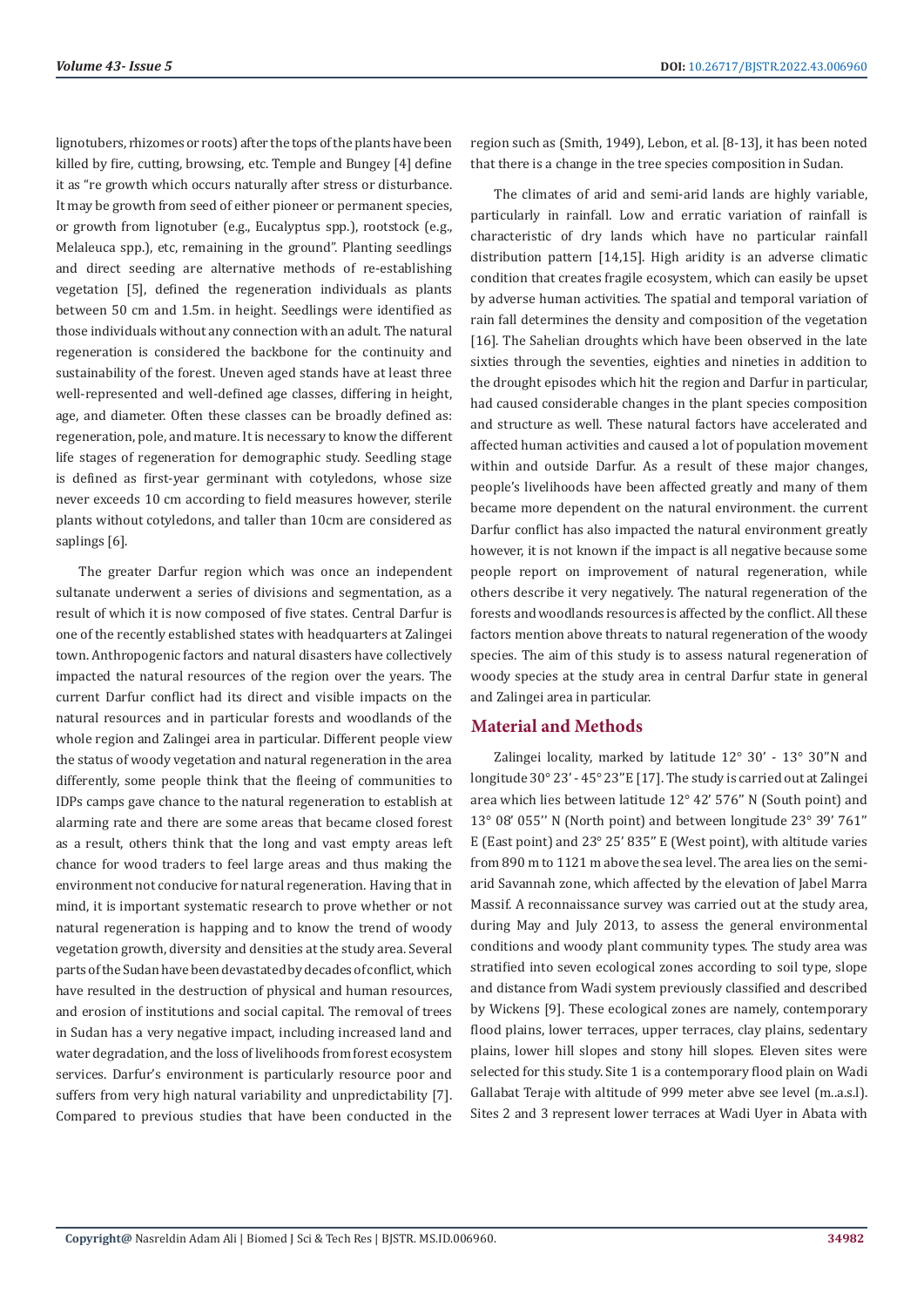altitude of 960 m.a.s.l and Wadi Aribo in Zalingei with altitude of 902 m.a.s.l. Sites 4 and 5 are upper terraces at Wadi Dahab Sharo in Zalingei with altitude 922.2m.a.s.l and Wadi Gallabat Teraje with altitude of 1002 m.a.s.l. Site 6 is clay plain at Wadi Uyer in Abata with of altitude 973 m.a.s.l. Site 7 is sedentary plain at Wadi Uyer Abata with altitude of 980 m.a.s.l. Sites 8 and 9 are lower hill slope at Wadi Uyer in Abata with altitude of 993m.a.s.l and Wadi Gallabat Teraje with altitude of 1016 m.a.s.l. Sites 10 and 11 are Stony hill

slope at Wadi Gallabat Teraje with altitude of 1112 m.a.s.l and Wadi Azum in Zalingei with altitude of 944.4 m.a.s.l as shown in Figure 1 . The systematic circular line-plot sampling design and systematic strip sampling after Wiley and Sons [1], was used for this survey. Using the Global Positioning System (GPS), measuring tape (100 m), a compass, four inventories were carried out in the two seasons of 2013 and 2014.



**Figure 1:** The study sites at Zalingei area modified from Land sat [18].

In the sites described above, sample plots were established, the center of every plot fixed with metal pegs the radii of these plots were 10 m. At Site 4,7,8,9 and 11 were 21 plots per site, size of all sample plot  $(10m2 \times 3.14 \times 21 \times 5)/10000 = (3.3 \text{ ha})$ . In site 2, 3, 5, and 6 the area occupied by trees was laid on strip and they were relatively smaller; therefore, strip sample plot was used each of them, The total area of the plots is 12 hectare (200 m  $\times$  600 m) with 2 strip (5m× 600m) along the site and the distance between each strip is 100 m, each strip divided into two sample plots. The size of each sample plot was 5m×300m or 0.15 ha. the same was applied for sites 1 and 10, each of them consists of 10 hectare (200 m × 500 m) with 2 strips (5m× 600m), each strip divided into two sample plots Size of each one (5m× 250 m) (0.125 ha). The total number of samples were 129 with different sizes as follow; 105 sample plots the size of each one is 0.0314 ha, 16 sample plots, the size of each is 0.15 ha and 8 samples the size of each is 0.125 ha. The total sizes of all sample plots were 6.7 ha (3.3ha + 2.4ha + 1ha). In the eleven sites, Regeneration and regeneration type and size of seedlings

less than 1m or above 1m and survival rates or percentage of all tree species counting, and recording were performed four times recurrently, twice in each season (In August wet season and March dry season in 2013 and 2014). To know the main source of seedlings (seeds or coppice or sprouts) the one sample case of the Chi- square Test was used

$$
X^2 = \sum_{1}^{k} \left[ \frac{(O-E)^2}{E} \right]
$$

 $X^2$  = Chi- square; O = Observed; E = Expected; K = number of individuals.

The Statistical Analysis System (SAS) was used for data analysis. Regression analysis was used to find the relationship between mature trees and natural regeneration. The (*by-x*) is calculated according to the formula:

$$
b \quad x = \frac{p}{ssx}
$$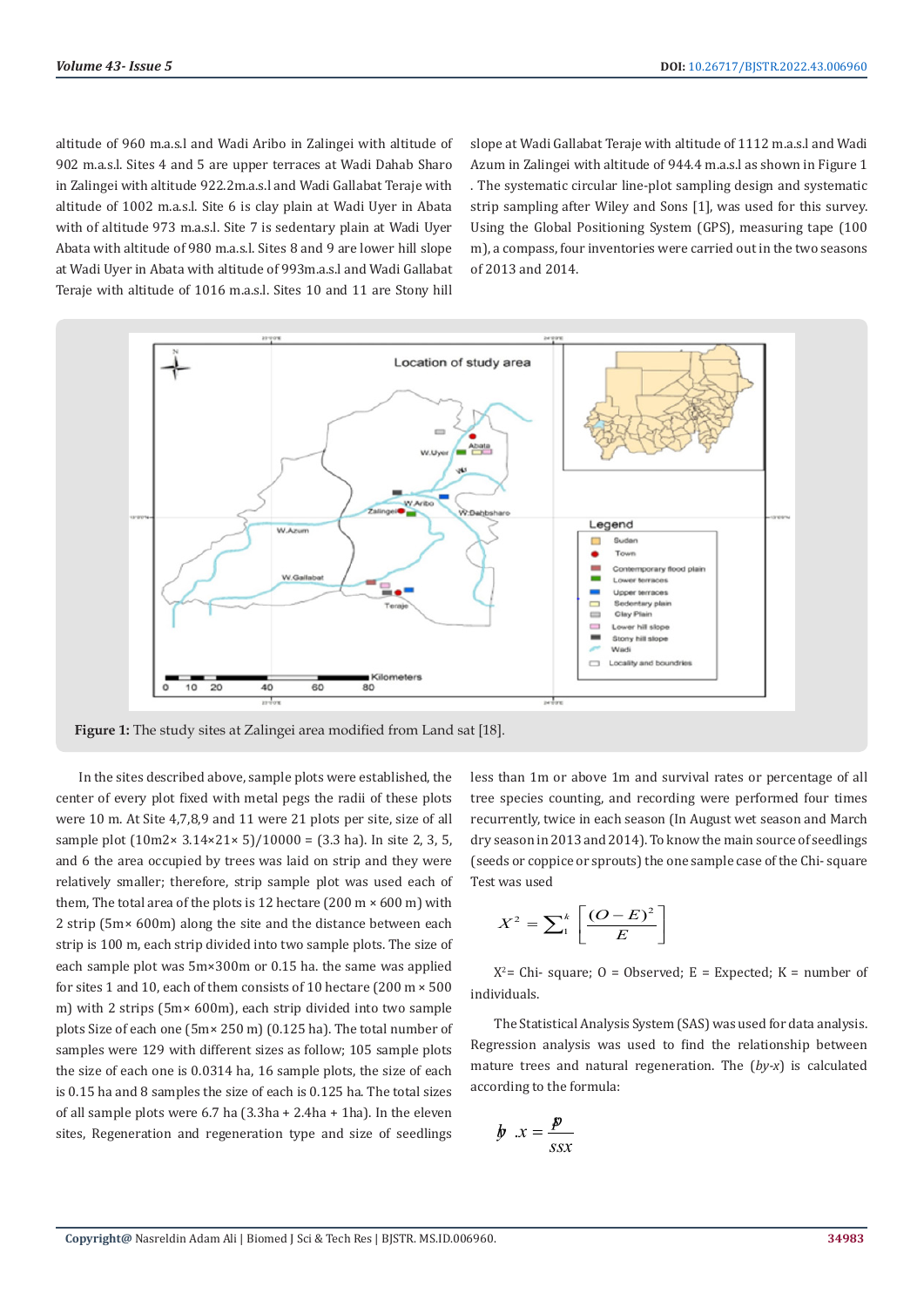Where:

by-x = Regression coefficient

sp = Total sum of squares of variance

ssx =Total sum of squares of independence variable from its arithmetic mean. The Statistical Analysis System (SAS) was used for data analysis.

#### **Result and Discussion**

The results indicated that the highest density of seedlings was 75.58/ha for *Acacia seyal*, 75.31/ha for *Albizia amara*, 68.63/ha for *Balanites aegyptiaca*, 58.78/ha for *Acacia senegal* and 41.66/ha for *Dichrostachys cinerea*. However, 22.19/ha for *Acacia nilotica*, 19.03/ ha for *Ziziphus spina-christi*, 9.64/ha for *Ziziphus abyssinica*, 7.84/

ha for *Acacia girrardii*, 4.18/ha for *Acacia mellifera* and 6.46/ha for *Faidherbia albida* with moderate seedlings density. Other species gave very low densities Table 1. Also, the results showed that all species have more than one source of natural regeneration, such as *Albizia amara*, *Balanites aegyptiaca, Dichrostachys cinerea* which are renewed by seeds, coppice and sprouts. Other species have two sources of regenerations; namely seeds and coppice Table 1. On the other hand, coppice and sprouts are more tolerant to drought and have high survival rate compared to seeds due to the good root system. The number of seedlings/ha (388.77) is less than that of Adam [13] who reported 14607 seedlings/ha. This variation is due to the changes that have occurred in the area during this time lapse in addition, the study of Adam [13] was conducted in the foot of Jebel Marra area while this study wasn conducted in Zalingei area.

**Table 1:** Source of natural regeneration and density by species in Zalingei.

|                        |              | Seedlings less than one m in height |              |                | Seedlings more than one m in height |                |               |
|------------------------|--------------|-------------------------------------|--------------|----------------|-------------------------------------|----------------|---------------|
| <b>Species</b>         | Sprout       | Coppice                             | <b>Seed</b>  | Sprout         | Coppice                             | <b>Seed</b>    | Seedlings /ha |
| Albizia amara          | 37           | 68.5                                | 81.5         | 113.3          | 61.3                                | 143            | 75.31         |
| Acacia senegal         | $\mathbf{0}$ | 74.7                                | 119.3        | $\mathbf{0}$   | 95.3                                | 104.5          | 58.78         |
| Faidherbia albida      | $\mathbf{0}$ | 4.8                                 | 4.5          | $\overline{0}$ | 14                                  | 20             | 6.46          |
| Albizia anthelmintheca | $\theta$     | 0.25                                | $\mathbf{1}$ | $\overline{0}$ | $\mathbf{0}$                        | 0.5            | 0.26          |
| Acacia girrardii       | $\mathbf{0}$ | 10.5                                | 24           | $\overline{0}$ | 5                                   | 13             | 7.84          |
| Acacia seyal           | $\mathbf{0}$ | 85.8                                | 237.8        | $\overline{0}$ | 40.3                                | 142.5          | 75.58         |
| Acacia sieberana       | $\theta$     | 0.5                                 | 2.3          | $\overline{0}$ | 0.8                                 | $\mathbf{1}$   | 0.69          |
| Acacia nilotica        | $\mathbf{0}$ | 24                                  | 70.5         | $\overline{0}$ | 12.5                                | 41.7           | 22.19         |
| Acacia mellifera       | $\Omega$     | 6.3                                 | 15           | $\Omega$       | 5                                   | 15.5           | 6.24          |
| Acacia tortilis        | $\mathbf{0}$ | $\mathbf{0}$                        | 0.3          | $\overline{0}$ | $\mathbf{0}$                        | $\mathbf{0}$   | 0.04          |
| Acacia oerfota         | $\mathbf{0}$ | $\mathbf{1}$                        | 4.5          | $\overline{0}$ | $\mathbf{1}$                        | $\overline{4}$ | 1.57          |
| Acacia polycantha      | $\mathbf{0}$ | $\Omega$                            | 0.3          | $\overline{0}$ | $\Omega$                            | 0.3            | 0.09          |
| Ziziphus spina-christi | $\mathbf{0}$ | 11.3                                | 20           | $\Omega$       | 9.3                                 | 24             | 9.64          |
| Anogeissus leiocarpus  | $\Omega$     | $\Omega$                            | 0.25         | $\Omega$       | $\overline{0}$                      | 1.25           | 0.22          |
| Sclerocarya birrea     | $\theta$     | $\Omega$                            | 1.5          | $\theta$       | $\Omega$                            | 0.25           | 0.26          |
| Dichrostachys cinerea  | 22           | 25.5                                | 111.5        | 25.3           | 25.5                                | 69.3           | 41.66         |
| Dalbergia melanoxylon  | $\mathbf{0}$ | 0.5                                 | 4.5          | $\mathbf{0}$   | 5                                   | 1.8            | 1.76          |
| Bauhinia rufescens     | $\mathbf{0}$ | 3.35                                | 13.25        | $\overline{0}$ | 4.75                                | 11.75          | 4.94          |
| Xeromphis nilotica     | $\mathbf{0}$ | 5                                   | 9.5          | $\Omega$       | 3.75                                | 6.5            | 3.7           |
| Balanites aegyptiaca   | 47.75        | 37.5                                | 125.3        | 55.75          | 75.25                               | 118.3          | 68.63         |
| Boswellia papyrifera   | $\mathbf{0}$ | 4.75                                | 2            | $\overline{0}$ | 2.5                                 | 0.75           | 1.49          |
| Azanza garckeana       | $\mathbf{0}$ | 0.5                                 | 0.75         | $\overline{0}$ | $\mathbf{1}$                        | 1.5            | 0.34          |
| Combertum glutinosum   | $\mathbf{0}$ | $\mathbf{0}$                        | 1.5          | $\overline{0}$ | $\mathbf{0}$                        | 0.25           | 0.04          |
| Terminalia mollis      | $\mathbf{0}$ | $\Omega$                            | 4.75         | $\Omega$       | $\Omega$                            | 2.25           | 1.04          |
| Average                | 106.75       | 364.75                              | 854.3        | 194.4          | 362.25                              | 722.4          | 388.77        |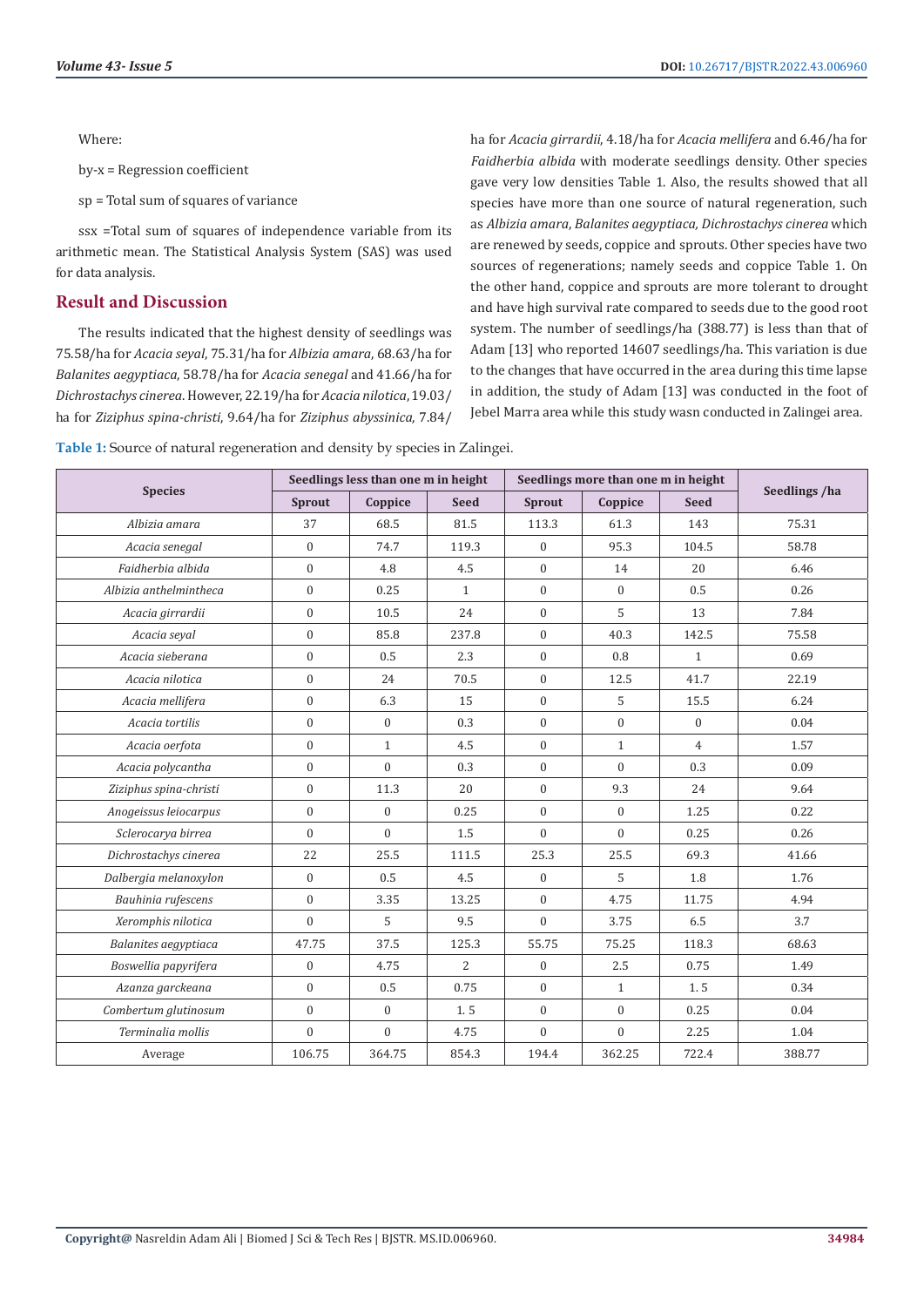The results indicated that the contemporary flood plain site have less seedlings compared to other sites. *Albizia anthelmintheca, Combertum glutinosum, Sclerocarya birrea, Anogeissus leiocarpus Acacia tortilis acacia polycantha, Faidherbia albida* have less survival rate (Table 2). However, *Albizia amara, Balanites aegyptiaca, Acacia senegal, Dichrostachys cinerea, Acacia nilotica, Ziziphus spina-christi* have highly survival rate. The results also show that seedlings with more than one meter length have better survival rate than those with less than one meter height. It was observed that over grazing, drought and termites have strongly affected the trees seedlings at the summer seasons. Table 2 indicated that the contemporary flood plain site have less seedlings compared to other sites because the area of contemporary flood plain is a sandy soil and often there

is only one species Faidherbia albida. The results also show that *Albizia anthelmintheca, Combertum glutinosum, Sclerocarya birrea, Anogeissus leiocarpus Acacia tortilis Acacia polycantha, Faidherbia albida* have less survival rate and this result agree with Ali [18] who mentioned that in Zalingei area there is no natural regeneration of some species such as *Faidherbia albida, Boswellia paprifera, Cordia Africana, Tamarintus indica and Khaya senegalensis*. On the other hand, *Albizia amara, Balanites aegyptiaca, Acacia senegal, Dichrostachys cinerea, Acacia nilotica, Ziziphus spina-christi* have good survival rate and more tolerant to drought and termites. Seedlings of more than one meter height were found have better survival rate compared to seedlings that are less than one meter in height.

**Table 2:** Natural regeneration of trees in the different site of Zalingei area.

|                     |                | CF               |                  | <b>LT</b>        |                  |                  | <b>UT</b>        |                | <b>SP</b>      |                  | CP               | LH                                                                                                     |                  |                  | <b>SH</b>        |                  |                  |
|---------------------|----------------|------------------|------------------|------------------|------------------|------------------|------------------|----------------|----------------|------------------|------------------|--------------------------------------------------------------------------------------------------------|------------------|------------------|------------------|------------------|------------------|
| <b>Species</b>      | <b>Seasons</b> | $\leq 1$         | $\geq 1$         | $\leq 1$         | $\geq 1$         | $\leq 1$         | $\geq 1$         | $\leq 1$       | $\geq 1$       | $\leq 1$         | $\geq 1$         | $\leq 1$                                                                                               | $\geq 1$         | $\leq 1$         | $\geq 1$         | <b>Total</b>     | <b>SR</b>        |
| Albizia             | Y1             | $\mathbf{0}$     | $\boldsymbol{0}$ | $\mathbf{0}$     | $\boldsymbol{0}$ | 10               | 2                | 14             | 13             | $\mathbf{0}$     | $\mathbf{0}$     | 93                                                                                                     | 105              | 84               | 204              | 523              | 84.8             |
| amara               | Y <sub>2</sub> | $\mathbf{0}$     | $\Omega$         | $\mathbf{0}$     | $\mathbf{0}$     | 6                | 3.5              | 11             | 19             | $\mathbf{0}$     | $\mathbf{0}$     | 58                                                                                                     | 106              | 85               | 200              | 487              | 89.5             |
| Acacia              | Y1             | $\mathbf{0}$     | $\overline{0}$   | $\mathbf{0}$     | $\boldsymbol{0}$ | $\overline{c}$   | $\mathbf{0}$     | 33             | 30             | 6                | $\overline{4}$   | 127                                                                                                    | 79               | 48               | 75               | 403              | 82.5             |
| Senegal             | Y <sub>2</sub> | $\overline{0}$   | $\overline{0}$   | $\mathbf{0}$     | $\boldsymbol{0}$ | 5                | $\mathbf{1}$     | 73             | 38             | 8                | 5                | 55                                                                                                     | 86               | 34               | 82               | 400              | 77.4             |
| Faidherbia          | Y1             | 9                | $\mathbf{1}$     | 29               | 6                | 8                | $\mathbf{1}$     | $\mathbf{1}$   | $\mathbf{0}$   | $\mathbf{0}$     | $\mathbf{0}$     | $\boldsymbol{0}$                                                                                       | $\overline{0}$   | $\mathbf{0}$     | $\mathbf{0}$     | 56               | 24.2             |
| albida              | Y <sub>2</sub> | $\mathbf{0}$     | $\mathbf{1}$     | 19               | 5                | $\overline{c}$   | 2                | $\mathbf{0}$   | $\mathbf{1}$   | $\mathbf{0}$     | $\mathbf{0}$     | $\boldsymbol{0}$                                                                                       | $\boldsymbol{0}$ | $\mathbf{0}$     | $\mathbf{0}$     | 30               | 31.1             |
| Albizia             | Y1             | $\mathbf{0}$     | $\mathbf{0}$     | $\mathbf{0}$     | $\boldsymbol{0}$ | $\boldsymbol{0}$ | $\overline{0}$   | 2              | $\mathbf{1}$   | $\mathbf{0}$     | $\mathbf{0}$     | $\boldsymbol{0}$                                                                                       | $\boldsymbol{0}$ | $\mathbf{0}$     | $\mathbf{0}$     | 3                | 20               |
| anthel-<br>mintheca | Y <sub>2</sub> | $\overline{0}$   | $\Omega$         | $\mathbf{0}$     | $\mathbf{0}$     | $\overline{0}$   | $\overline{0}$   | $\theta$       | $\theta$       | $\mathbf{0}$     | $\mathbf{0}$     | $\overline{0}$                                                                                         | $\overline{0}$   | $\mathbf{0}$     | $\overline{0}$   | $\mathbf{0}$     | $\mathbf{0}$     |
| Acacia              | Y1             | $\mathbf{0}$     | $\overline{0}$   | $\mathbf{0}$     | $\mathbf{0}$     | 3                | 3                | 6              | $\mathbf{2}$   | $\overline{4}$   | $\overline{2}$   | 20                                                                                                     | 3                | 9                | 5                | 55               | 52               |
| girrardii           | Y <sub>2</sub> | $\mathbf{0}$     | $\mathbf{0}$     | $\mathbf{0}$     | $\boldsymbol{0}$ | 5                | $\overline{0}$   | 8              | $\mathbf{1}$   | 10               | 3                | 5                                                                                                      | 6                | 5                | $\overline{4}$   | 49               | 58.1             |
|                     | Y1             | $\Omega$         | $\Omega$         | $\Omega$         | $\mathbf{0}$     | 172              | 41               | $\overline{4}$ | 6              | 171              | 90               | 73                                                                                                     | 33               | 11               | 19               | 677              | 48.7             |
| Acacia seyal        | Y <sub>2</sub> | $\mathbf{0}$     | $\overline{0}$   | $\mathbf{0}$     | $\boldsymbol{0}$ | 128              | 57               | 13             | 2              | 61               | 88               | 22                                                                                                     | 18               | 15               | 11               | 464              | 47.9             |
| Acacia              | Y1             | $\boldsymbol{0}$ | $\boldsymbol{0}$ | $\mathbf{1}$     | $\boldsymbol{0}$ | $\boldsymbol{0}$ | $\mathbf{0}$     | $\mathbf{0}$   | $\mathbf{1}$   | $\boldsymbol{0}$ | $\boldsymbol{0}$ | $\overline{c}$                                                                                         | 3                | $\mathbf{1}$     | $\overline{0}$   | $\overline{7}$   | 36.4             |
| sieberana           | Y <sub>2</sub> | $\Omega$         | $\Omega$         | 2                | $\mathbf{0}$     | $\overline{0}$   | $\theta$         | $\theta$       | $\Omega$       | $\mathbf{0}$     | $\Omega$         | $\overline{0}$                                                                                         | $\overline{0}$   | $\theta$         | $\mathbf{0}$     | $\overline{2}$   | 50               |
| Acacia              | Y1             | $\mathbf{0}$     | $\mathbf{0}$     | 28               | 8                | 5                | 10               | 6              | 5              | $\overline{4}$   | 6                | 38                                                                                                     | 17               | 19               | 16               | 162              | 75.1             |
| nilotica            | Y <sub>2</sub> | $\mathbf{0}$     | $\overline{0}$   | 26               | 11               | 11               | $\overline{7}$   | 8              | $\sqrt{ }$     | 8                | 5                | 22                                                                                                     | 3                | 14               | 13               | 134              | 65.4             |
| Acacia              | <b>Y1</b>      | $\Omega$         | $\Omega$         | $\Omega$         | $\mathbf{0}$     | 2                | $\overline{0}$   | 5              | 2              | 10               | 19               | 5                                                                                                      | $\overline{0}$   | $\theta$         | $\mathbf{0}$     | 44               | 60               |
| mellifera           | Y <sub>2</sub> | $\mathbf{0}$     | $\overline{0}$   | $\mathbf{0}$     | $\boldsymbol{0}$ | $\mathbf{1}$     | $\overline{0}$   | $\mathbf{1}$   | 3              | 16               | 15               | $\boldsymbol{0}$                                                                                       | 2                | $\mathbf{0}$     | $\mathbf{0}$     | 40               | 54.9             |
| Acacia              | Y1             | $\mathbf{1}$     | $\overline{0}$   | $\mathbf{0}$     | $\boldsymbol{0}$ | $\boldsymbol{0}$ | $\overline{0}$   | $\mathbf{0}$   | $\mathbf{0}$   | $\mathbf{0}$     | $\mathbf{0}$     | $\boldsymbol{0}$                                                                                       | $\boldsymbol{0}$ | $\theta$         | $\mathbf{0}$     | $\mathbf{1}$     | $\boldsymbol{0}$ |
| tortilis            | Y <sub>2</sub> | $\boldsymbol{0}$ | $\mathbf{0}$     | $\boldsymbol{0}$ | $\boldsymbol{0}$ | $\boldsymbol{0}$ | $\boldsymbol{0}$ | $\mathbf{0}$   | $\overline{0}$ | $\boldsymbol{0}$ | $\boldsymbol{0}$ | $\boldsymbol{0}$                                                                                       | $\boldsymbol{0}$ | $\mathbf{0}$     | $\boldsymbol{0}$ | $\boldsymbol{0}$ | $\boldsymbol{0}$ |
| Acacia poly-        | Y1             | $\mathbf{1}$     | $\mathbf{0}$     | $\mathbf{1}$     | $\boldsymbol{0}$ | $\boldsymbol{0}$ | $\overline{0}$   | $\mathbf{0}$   | $\mathbf{0}$   | $\mathbf{0}$     | $\mathbf{0}$     | $\mathbf{0}$                                                                                           | $\overline{0}$   | $\theta$         | $\mathbf{0}$     | $\overline{2}$   | $\boldsymbol{0}$ |
| cantha              | Y <sub>2</sub> | $\overline{0}$   | $\mathbf{0}$     | $\mathbf{0}$     | $\mathbf{0}$     | $\mathbf{0}$     | $\overline{0}$   | $\mathbf{0}$   | $\mathbf{0}$   | $\mathbf{0}$     | $\mathbf{0}$     | $\mathbf{0}$                                                                                           | $\overline{0}$   | $\theta$         | $\mathbf{0}$     | $\mathbf{0}$     | $\mathbf{0}$     |
| Acacia              | Y1             | $\boldsymbol{0}$ | $\mathbf{0}$     | $\boldsymbol{0}$ | $\boldsymbol{0}$ | $\boldsymbol{0}$ | $\boldsymbol{0}$ | $\overline{7}$ | 3              | $\boldsymbol{0}$ | $\boldsymbol{0}$ | $\boldsymbol{0}$                                                                                       | $\boldsymbol{0}$ | $\boldsymbol{0}$ | $\boldsymbol{0}$ | 14               | 57.1             |
| oerfota             | Y <sub>2</sub> | $\Omega$         | $\overline{0}$   | $\mathbf{0}$     | $\mathbf{0}$     | $\mathbf{0}$     | $\theta$         | 5              | 6              | $\theta$         | $\mathbf{0}$     | $\mathbf{0}$<br>$\mathbf{0}$<br>$\overline{0}$<br>13<br>35<br>23<br>$\mathbf{1}$<br>8<br>12<br>29<br>3 | $\mathbf{0}$     | 11               | 69.2             |                  |                  |
| Ziziphus spi-       | Y1             | $\boldsymbol{0}$ | $\overline{0}$   | 13               | $\overline{2}$   | 9                | 17               | $\overline{4}$ | $\mathbf{1}$   | 19               |                  |                                                                                                        |                  |                  | $\overline{c}$   | 140              | 65.3             |
| na-christi          | Y <sub>2</sub> | $\mathbf{0}$     | $\overline{0}$   | 12               | 5                | 10               | 14               | $\mathbf{1}$   | $\overline{4}$ | 13               |                  |                                                                                                        |                  |                  | $\overline{4}$   | 115              | 73.5             |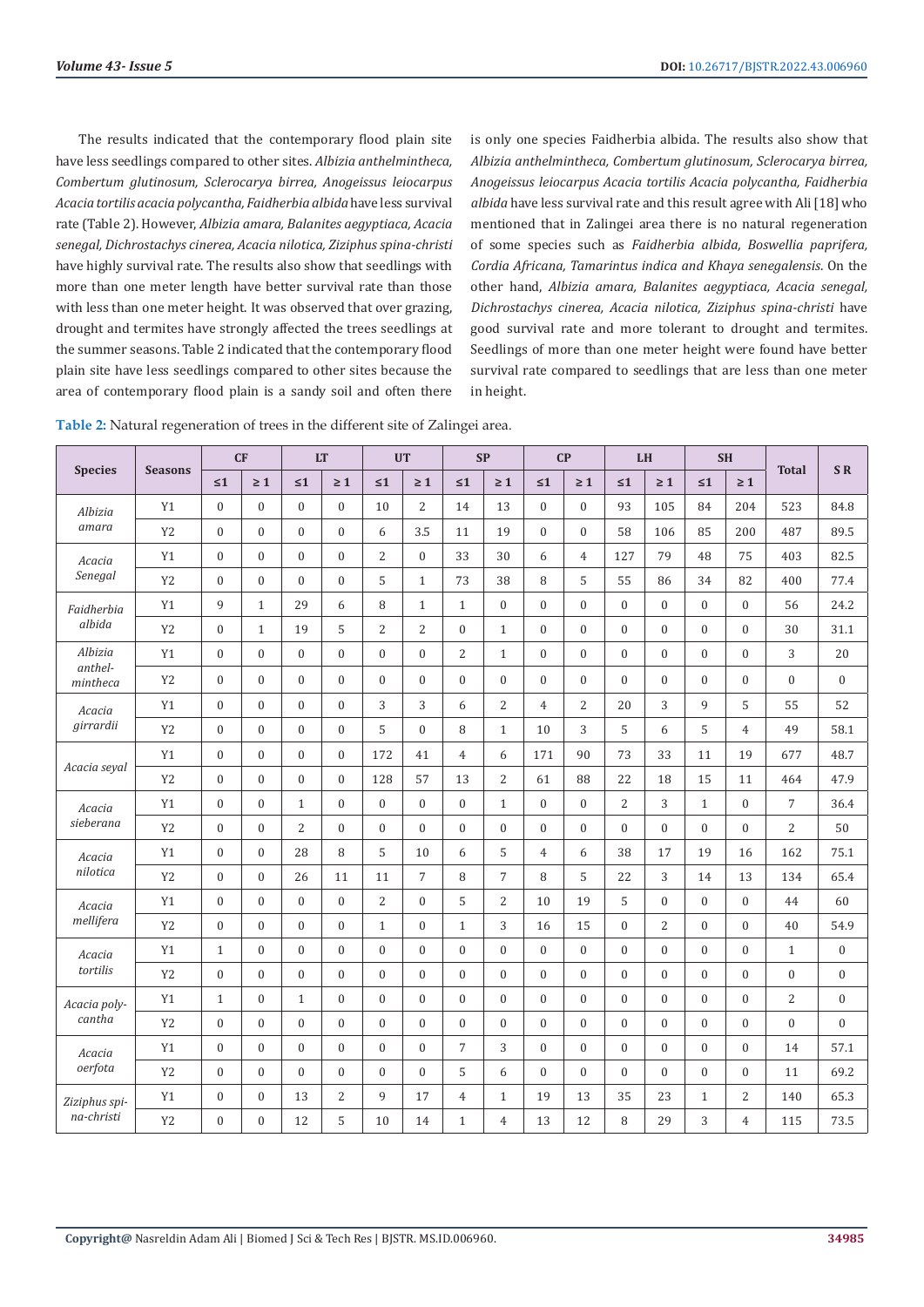| Ziziphus               | Y1             | 3            | $\Omega$                                                                                                                                                                                                                                                                                                                                                                                                                                                                                                                                                                | $\mathbf{q}$ | $\overline{4}$                                                                                                                                                                                                                                                                                                                                                                                                                                                                                                                                                                                                                                                                                                                                                                                                                                                                                                                                                                                                                                                                                                                                                                                                                                                                                                                                                                                                                                                                                                                                                                                                                                                                                                                                                                                                                                                                                                                                                                                                                                                                                                                                                                                                                                                                                                                                                                                                                                                                                                                                                                                                                                                                                                                                                                                 | 12               | 28             | $\theta$ | $\Omega$     | $\overline{2}$ | 5              | $\overline{0}$   | $\mathbf{0}$     | $\theta$ | $\theta$                                                                         | 64             | 60               |
|------------------------|----------------|--------------|-------------------------------------------------------------------------------------------------------------------------------------------------------------------------------------------------------------------------------------------------------------------------------------------------------------------------------------------------------------------------------------------------------------------------------------------------------------------------------------------------------------------------------------------------------------------------|--------------|------------------------------------------------------------------------------------------------------------------------------------------------------------------------------------------------------------------------------------------------------------------------------------------------------------------------------------------------------------------------------------------------------------------------------------------------------------------------------------------------------------------------------------------------------------------------------------------------------------------------------------------------------------------------------------------------------------------------------------------------------------------------------------------------------------------------------------------------------------------------------------------------------------------------------------------------------------------------------------------------------------------------------------------------------------------------------------------------------------------------------------------------------------------------------------------------------------------------------------------------------------------------------------------------------------------------------------------------------------------------------------------------------------------------------------------------------------------------------------------------------------------------------------------------------------------------------------------------------------------------------------------------------------------------------------------------------------------------------------------------------------------------------------------------------------------------------------------------------------------------------------------------------------------------------------------------------------------------------------------------------------------------------------------------------------------------------------------------------------------------------------------------------------------------------------------------------------------------------------------------------------------------------------------------------------------------------------------------------------------------------------------------------------------------------------------------------------------------------------------------------------------------------------------------------------------------------------------------------------------------------------------------------------------------------------------------------------------------------------------------------------------------------------------------|------------------|----------------|----------|--------------|----------------|----------------|------------------|------------------|----------|----------------------------------------------------------------------------------|----------------|------------------|
| abyssinica             | Y <sub>2</sub> | $\mathbf{1}$ | $\Omega$                                                                                                                                                                                                                                                                                                                                                                                                                                                                                                                                                                | 11           | $\overline{4}$                                                                                                                                                                                                                                                                                                                                                                                                                                                                                                                                                                                                                                                                                                                                                                                                                                                                                                                                                                                                                                                                                                                                                                                                                                                                                                                                                                                                                                                                                                                                                                                                                                                                                                                                                                                                                                                                                                                                                                                                                                                                                                                                                                                                                                                                                                                                                                                                                                                                                                                                                                                                                                                                                                                                                                                 | 14               | 21             | $\theta$ | $\Omega$     | 10             | $\overline{4}$ | $\Omega$         | $\overline{0}$   | $\theta$ | $\Omega$                                                                         | 65             | 49.4             |
| Anogeissus             | Y1             | $\mathbf{0}$ | $\mathbf{0}$                                                                                                                                                                                                                                                                                                                                                                                                                                                                                                                                                            | $\mathbf{0}$ | $\mathbf{0}$<br>$\overline{2}$<br>$\overline{0}$<br>$\mathbf{0}$<br>$\theta$<br>$\Omega$<br>$\overline{0}$<br>$\boldsymbol{0}$<br>$\mathbf{0}$<br>$\mathbf{1}$<br>$\boldsymbol{0}$<br>$\boldsymbol{0}$<br>$\mathbf{0}$<br>$\theta$<br>$\Omega$<br>$\Omega$<br>$\boldsymbol{0}$<br>$\overline{0}$<br>$\mathbf{0}$<br>$\mathbf{1}$<br>2<br>2<br>$\mathbf{1}$<br>$\overline{0}$<br>$\theta$<br>$\mathbf{0}$<br>$\mathbf{0}$<br>$\mathbf{0}$<br>$\mathbf{1}$<br>$\mathbf{0}$<br>$\overline{0}$<br>$\mathbf{0}$<br>$\Omega$<br>$\theta$<br>$\Omega$<br>$\Omega$<br>$\mathbf{0}$<br>$\mathbf{1}$<br>$\overline{0}$<br>$\Omega$<br>5<br>$\overline{c}$<br>42<br>102<br>17<br>20<br>5<br>7<br>3<br>27<br>47<br>36<br>29<br>13<br>10<br>12<br>$\overline{0}$<br>$\overline{0}$<br>16<br>6<br>$\overline{2}$<br>$\mathbf{0}$<br>$\overline{0}$<br>$\theta$<br>$\theta$<br>$\overline{0}$<br>$\Omega$<br>$\mathbf{1}$<br>$\Omega$<br>$\mathbf{1}$<br>$\mathbf{0}$<br>$\mathbf{0}$<br>$\mathbf{0}$<br>$\overline{2}$<br>$\mathbf{0}$<br>$\mathbf{0}$<br>$\mathbf{1}$<br>$\mathbf{0}$<br>$\mathbf{1}$<br>4<br>$\boldsymbol{0}$<br>5<br>$\boldsymbol{0}$<br>$\mathbf{1}$<br>7<br>$\mathbf{1}$<br>$\mathbf{0}$<br>$\mathbf{1}$<br>4<br>4<br>$\overline{7}$<br>$\boldsymbol{0}$<br>$\mathbf{0}$<br>$\overline{0}$<br>3<br>$\mathbf{0}$<br>$\overline{7}$<br>5<br>5<br>$\mathbf{0}$<br>$\boldsymbol{0}$<br>$\mathbf{0}$<br>$\mathbf{0}$<br>$\theta$<br>$\Omega$<br>3<br>$\overline{0}$<br>7<br>$\Omega$<br>$\mathbf{0}$<br>2<br>$\boldsymbol{0}$<br>$\boldsymbol{0}$<br>$\mathbf{0}$<br>$\mathbf{0}$<br>$\mathbf{0}$<br>$\mathbf{0}$<br>$\mathbf{0}$<br>$\boldsymbol{0}$<br>$\overline{7}$<br>$\overline{2}$<br>34<br>16<br>149<br>157<br>$\overline{4}$<br>20<br>21<br>$\mathbf{1}$<br>$\mathbf{1}$<br>3<br>14<br>117<br>162<br>10<br>15<br>41<br>23<br>$\mathbf{1}$<br>14<br>$\mathbf{0}$<br>$\theta$<br>$\Omega$<br>$\overline{2}$<br>8<br>$\overline{0}$<br>$\mathbf{0}$<br>$\mathbf{0}$<br>$\mathbf{0}$<br>$\overline{0}$<br>$\boldsymbol{0}$<br>$\overline{2}$<br>3<br>$\overline{0}$<br>$\mathbf{0}$<br>$\mathbf{0}$<br>$\Omega$<br>$\mathbf{0}$<br>$\mathbf{0}$<br>$\overline{0}$<br>2<br>$\overline{0}$<br>$\theta$<br>$\Omega$<br>$\theta$<br>$\mathbf{0}$<br>$\overline{0}$<br>$\overline{0}$<br>$\theta$<br>$\theta$<br>$\overline{4}$<br>$\overline{0}$<br>$\Omega$<br>$\theta$<br>$\Omega$<br>$\Omega$<br>$\Omega$<br>$\mathbf{0}$<br>$\overline{0}$<br>$\theta$<br>$\overline{c}$<br>$\mathbf{0}$<br>$\overline{0}$<br>$\mathbf{0}$<br>$\mathbf{0}$<br>$\mathbf{0}$<br>$\mathbf{0}$<br>$\mathbf{0}$<br>$\mathbf{0}$<br>$\mathbf{1}$<br>$\boldsymbol{0}$<br>$\boldsymbol{0}$<br>$\theta$<br>$\mathbf{0}$<br>$\mathbf{0}$<br>$\mathbf{1}$<br>$\boldsymbol{0}$<br>$\mathbf{0}$<br>0<br>$\mathbf{0}$ | $\theta$         | $\overline{2}$ | 33.3     |              |                |                |                  |                  |          |                                                                                  |                |                  |
| leiocarpus             | Y <sub>2</sub> | $\mathbf{0}$ | $\Omega$                                                                                                                                                                                                                                                                                                                                                                                                                                                                                                                                                                | $\mathbf{0}$ |                                                                                                                                                                                                                                                                                                                                                                                                                                                                                                                                                                                                                                                                                                                                                                                                                                                                                                                                                                                                                                                                                                                                                                                                                                                                                                                                                                                                                                                                                                                                                                                                                                                                                                                                                                                                                                                                                                                                                                                                                                                                                                                                                                                                                                                                                                                                                                                                                                                                                                                                                                                                                                                                                                                                                                                                |                  |                |          |              |                |                |                  |                  |          | $\mathbf{0}$                                                                     | $\mathbf{1}$   | $\boldsymbol{0}$ |
| Sclerocarya            | Y1             | $\mathbf{0}$ | $\mathbf{0}$                                                                                                                                                                                                                                                                                                                                                                                                                                                                                                                                                            | $\mathbf{0}$ |                                                                                                                                                                                                                                                                                                                                                                                                                                                                                                                                                                                                                                                                                                                                                                                                                                                                                                                                                                                                                                                                                                                                                                                                                                                                                                                                                                                                                                                                                                                                                                                                                                                                                                                                                                                                                                                                                                                                                                                                                                                                                                                                                                                                                                                                                                                                                                                                                                                                                                                                                                                                                                                                                                                                                                                                |                  |                |          |              |                |                |                  |                  |          | $\theta$                                                                         | 5              | 40               |
| birrea                 | Y <sub>2</sub> | $\Omega$     | $\Omega$                                                                                                                                                                                                                                                                                                                                                                                                                                                                                                                                                                | $\Omega$     |                                                                                                                                                                                                                                                                                                                                                                                                                                                                                                                                                                                                                                                                                                                                                                                                                                                                                                                                                                                                                                                                                                                                                                                                                                                                                                                                                                                                                                                                                                                                                                                                                                                                                                                                                                                                                                                                                                                                                                                                                                                                                                                                                                                                                                                                                                                                                                                                                                                                                                                                                                                                                                                                                                                                                                                                |                  |                |          |              |                |                |                  |                  |          | $\Omega$                                                                         | $1\,$          | $\overline{0}$   |
| $Di-$                  | Y1             | $\mathbf{0}$ | $\overline{0}$<br>43<br>$\mathbf{0}$<br>40<br>$\mathbf{0}$<br>$\theta$<br>$\theta$<br>$\Omega$<br>$\mathbf{0}$<br>$\mathbf{0}$<br>$\mathbf{0}$<br>$\mathbf{0}$<br>$\overline{0}$<br>$\mathbf{1}$<br>$\mathbf{0}$<br>$\mathbf{0}$<br>2<br>$\Omega$<br>$\mathbf{0}$<br>$\mathbf{1}$<br>$\mathbf{0}$<br>$\overline{0}$<br>$\mathbf{0}$<br>$\Omega$<br>$\Omega$<br>13<br>$\Omega$<br>16<br>$\Omega$<br>$\mathbf{0}$<br>$\mathbf{0}$<br>$\Omega$<br>$\mathbf{0}$<br>$\mathbf{0}$<br>$\mathbf{0}$<br>$\Omega$<br>$\Omega$<br>$\mathbf{1}$<br>$\Omega$<br>$\Omega$<br>$\Omega$ |              |                                                                                                                                                                                                                                                                                                                                                                                                                                                                                                                                                                                                                                                                                                                                                                                                                                                                                                                                                                                                                                                                                                                                                                                                                                                                                                                                                                                                                                                                                                                                                                                                                                                                                                                                                                                                                                                                                                                                                                                                                                                                                                                                                                                                                                                                                                                                                                                                                                                                                                                                                                                                                                                                                                                                                                                                |                  |                | 33       | 307          | 74.4           |                |                  |                  |          |                                                                                  |                |                  |
| chrostachys<br>cinerea | Y <sub>2</sub> |              |                                                                                                                                                                                                                                                                                                                                                                                                                                                                                                                                                                         |              |                                                                                                                                                                                                                                                                                                                                                                                                                                                                                                                                                                                                                                                                                                                                                                                                                                                                                                                                                                                                                                                                                                                                                                                                                                                                                                                                                                                                                                                                                                                                                                                                                                                                                                                                                                                                                                                                                                                                                                                                                                                                                                                                                                                                                                                                                                                                                                                                                                                                                                                                                                                                                                                                                                                                                                                                |                  |                |          |              |                |                |                  |                  |          | 40                                                                               | 250            | 73               |
| Dalbergia              | Y1             |              |                                                                                                                                                                                                                                                                                                                                                                                                                                                                                                                                                                         |              |                                                                                                                                                                                                                                                                                                                                                                                                                                                                                                                                                                                                                                                                                                                                                                                                                                                                                                                                                                                                                                                                                                                                                                                                                                                                                                                                                                                                                                                                                                                                                                                                                                                                                                                                                                                                                                                                                                                                                                                                                                                                                                                                                                                                                                                                                                                                                                                                                                                                                                                                                                                                                                                                                                                                                                                                |                  |                |          |              |                |                |                  |                  |          | $\theta$                                                                         | $\overline{4}$ | 50               |
| melanoxylon            | Y <sub>2</sub> |              |                                                                                                                                                                                                                                                                                                                                                                                                                                                                                                                                                                         |              |                                                                                                                                                                                                                                                                                                                                                                                                                                                                                                                                                                                                                                                                                                                                                                                                                                                                                                                                                                                                                                                                                                                                                                                                                                                                                                                                                                                                                                                                                                                                                                                                                                                                                                                                                                                                                                                                                                                                                                                                                                                                                                                                                                                                                                                                                                                                                                                                                                                                                                                                                                                                                                                                                                                                                                                                |                  |                |          |              |                |                |                  |                  |          | $\mathbf{1}$                                                                     | 9              | 41.7             |
| Bauhinia               | Y1             |              |                                                                                                                                                                                                                                                                                                                                                                                                                                                                                                                                                                         |              |                                                                                                                                                                                                                                                                                                                                                                                                                                                                                                                                                                                                                                                                                                                                                                                                                                                                                                                                                                                                                                                                                                                                                                                                                                                                                                                                                                                                                                                                                                                                                                                                                                                                                                                                                                                                                                                                                                                                                                                                                                                                                                                                                                                                                                                                                                                                                                                                                                                                                                                                                                                                                                                                                                                                                                                                |                  |                |          |              |                |                |                  |                  |          | $\mathbf{0}$                                                                     | 25             | 72.4             |
| rufescens              | Y <sub>2</sub> |              |                                                                                                                                                                                                                                                                                                                                                                                                                                                                                                                                                                         |              |                                                                                                                                                                                                                                                                                                                                                                                                                                                                                                                                                                                                                                                                                                                                                                                                                                                                                                                                                                                                                                                                                                                                                                                                                                                                                                                                                                                                                                                                                                                                                                                                                                                                                                                                                                                                                                                                                                                                                                                                                                                                                                                                                                                                                                                                                                                                                                                                                                                                                                                                                                                                                                                                                                                                                                                                |                  |                |          |              |                |                |                  |                  |          | $\mathbf{1}$                                                                     | 30             | 53.8             |
| Xeromphis              | Y1             |              |                                                                                                                                                                                                                                                                                                                                                                                                                                                                                                                                                                         |              |                                                                                                                                                                                                                                                                                                                                                                                                                                                                                                                                                                                                                                                                                                                                                                                                                                                                                                                                                                                                                                                                                                                                                                                                                                                                                                                                                                                                                                                                                                                                                                                                                                                                                                                                                                                                                                                                                                                                                                                                                                                                                                                                                                                                                                                                                                                                                                                                                                                                                                                                                                                                                                                                                                                                                                                                |                  |                |          |              |                |                |                  |                  |          | 13                                                                               | 24             | 77.8             |
| nilotica               | Y <sub>2</sub> |              |                                                                                                                                                                                                                                                                                                                                                                                                                                                                                                                                                                         |              |                                                                                                                                                                                                                                                                                                                                                                                                                                                                                                                                                                                                                                                                                                                                                                                                                                                                                                                                                                                                                                                                                                                                                                                                                                                                                                                                                                                                                                                                                                                                                                                                                                                                                                                                                                                                                                                                                                                                                                                                                                                                                                                                                                                                                                                                                                                                                                                                                                                                                                                                                                                                                                                                                                                                                                                                |                  |                |          |              |                |                |                  |                  |          | 16                                                                               | 26             | 59.4             |
| <b>Balanites</b>       | Y1             |              |                                                                                                                                                                                                                                                                                                                                                                                                                                                                                                                                                                         |              |                                                                                                                                                                                                                                                                                                                                                                                                                                                                                                                                                                                                                                                                                                                                                                                                                                                                                                                                                                                                                                                                                                                                                                                                                                                                                                                                                                                                                                                                                                                                                                                                                                                                                                                                                                                                                                                                                                                                                                                                                                                                                                                                                                                                                                                                                                                                                                                                                                                                                                                                                                                                                                                                                                                                                                                                |                  |                |          |              |                |                |                  |                  |          | 37                                                                               | 455            | 79.1             |
| aegyptiaca             | Y <sub>2</sub> |              |                                                                                                                                                                                                                                                                                                                                                                                                                                                                                                                                                                         |              |                                                                                                                                                                                                                                                                                                                                                                                                                                                                                                                                                                                                                                                                                                                                                                                                                                                                                                                                                                                                                                                                                                                                                                                                                                                                                                                                                                                                                                                                                                                                                                                                                                                                                                                                                                                                                                                                                                                                                                                                                                                                                                                                                                                                                                                                                                                                                                                                                                                                                                                                                                                                                                                                                                                                                                                                |                  |                |          |              |                |                |                  |                  |          | 42                                                                               | 450            | 83.8             |
| <b>Boswellia</b>       | Y1             |              |                                                                                                                                                                                                                                                                                                                                                                                                                                                                                                                                                                         |              |                                                                                                                                                                                                                                                                                                                                                                                                                                                                                                                                                                                                                                                                                                                                                                                                                                                                                                                                                                                                                                                                                                                                                                                                                                                                                                                                                                                                                                                                                                                                                                                                                                                                                                                                                                                                                                                                                                                                                                                                                                                                                                                                                                                                                                                                                                                                                                                                                                                                                                                                                                                                                                                                                                                                                                                                |                  |                |          |              |                |                |                  |                  |          | 5                                                                                | 15             | 30.4             |
| papyrifera             | Y <sub>2</sub> |              |                                                                                                                                                                                                                                                                                                                                                                                                                                                                                                                                                                         |              |                                                                                                                                                                                                                                                                                                                                                                                                                                                                                                                                                                                                                                                                                                                                                                                                                                                                                                                                                                                                                                                                                                                                                                                                                                                                                                                                                                                                                                                                                                                                                                                                                                                                                                                                                                                                                                                                                                                                                                                                                                                                                                                                                                                                                                                                                                                                                                                                                                                                                                                                                                                                                                                                                                                                                                                                |                  |                |          |              |                |                |                  |                  |          | $\Omega$                                                                         | 5              | 25               |
| 6Albizia               | Y1             |              |                                                                                                                                                                                                                                                                                                                                                                                                                                                                                                                                                                         |              |                                                                                                                                                                                                                                                                                                                                                                                                                                                                                                                                                                                                                                                                                                                                                                                                                                                                                                                                                                                                                                                                                                                                                                                                                                                                                                                                                                                                                                                                                                                                                                                                                                                                                                                                                                                                                                                                                                                                                                                                                                                                                                                                                                                                                                                                                                                                                                                                                                                                                                                                                                                                                                                                                                                                                                                                |                  |                |          |              |                |                |                  |                  |          | $\theta$                                                                         | 3              | 50               |
| amara                  | Y <sub>2</sub> |              |                                                                                                                                                                                                                                                                                                                                                                                                                                                                                                                                                                         |              |                                                                                                                                                                                                                                                                                                                                                                                                                                                                                                                                                                                                                                                                                                                                                                                                                                                                                                                                                                                                                                                                                                                                                                                                                                                                                                                                                                                                                                                                                                                                                                                                                                                                                                                                                                                                                                                                                                                                                                                                                                                                                                                                                                                                                                                                                                                                                                                                                                                                                                                                                                                                                                                                                                                                                                                                |                  |                |          |              |                |                |                  |                  |          | $\Omega$<br>$\mathbf{0}$<br>$\mathbf{0}$<br>$\overline{2}$<br>5<br>7<br>$\theta$ | $\overline{4}$ | 80               |
| Combertum              | Y1             | $\mathbf{0}$ | $\mathbf{0}$                                                                                                                                                                                                                                                                                                                                                                                                                                                                                                                                                            | $\mathbf{0}$ |                                                                                                                                                                                                                                                                                                                                                                                                                                                                                                                                                                                                                                                                                                                                                                                                                                                                                                                                                                                                                                                                                                                                                                                                                                                                                                                                                                                                                                                                                                                                                                                                                                                                                                                                                                                                                                                                                                                                                                                                                                                                                                                                                                                                                                                                                                                                                                                                                                                                                                                                                                                                                                                                                                                                                                                                |                  |                |          |              |                |                |                  |                  |          |                                                                                  | $\overline{2}$ | 20               |
| glutinosum             | Y <sub>2</sub> | $\mathbf{0}$ | $\Omega$                                                                                                                                                                                                                                                                                                                                                                                                                                                                                                                                                                | $\mathbf{0}$ |                                                                                                                                                                                                                                                                                                                                                                                                                                                                                                                                                                                                                                                                                                                                                                                                                                                                                                                                                                                                                                                                                                                                                                                                                                                                                                                                                                                                                                                                                                                                                                                                                                                                                                                                                                                                                                                                                                                                                                                                                                                                                                                                                                                                                                                                                                                                                                                                                                                                                                                                                                                                                                                                                                                                                                                                |                  |                |          |              |                |                |                  |                  |          |                                                                                  | $\mathbf{1}$   | $\boldsymbol{0}$ |
| Terminalia             | Y1             | $\mathbf{0}$ | $\mathbf{0}$                                                                                                                                                                                                                                                                                                                                                                                                                                                                                                                                                            | $\mathbf{0}$ | $\boldsymbol{0}$                                                                                                                                                                                                                                                                                                                                                                                                                                                                                                                                                                                                                                                                                                                                                                                                                                                                                                                                                                                                                                                                                                                                                                                                                                                                                                                                                                                                                                                                                                                                                                                                                                                                                                                                                                                                                                                                                                                                                                                                                                                                                                                                                                                                                                                                                                                                                                                                                                                                                                                                                                                                                                                                                                                                                                               | $\boldsymbol{0}$ | $\mathbf{0}$   | $\theta$ | $\mathbf{0}$ | $\mathbf{0}$   | $\mathbf{0}$   | $\boldsymbol{0}$ | $\boldsymbol{0}$ |          |                                                                                  | $\overline{7}$ | 44.4             |
| mollis                 | Y <sub>2</sub> | $\theta$     | $\Omega$                                                                                                                                                                                                                                                                                                                                                                                                                                                                                                                                                                | $\mathbf{0}$ | $\overline{0}$                                                                                                                                                                                                                                                                                                                                                                                                                                                                                                                                                                                                                                                                                                                                                                                                                                                                                                                                                                                                                                                                                                                                                                                                                                                                                                                                                                                                                                                                                                                                                                                                                                                                                                                                                                                                                                                                                                                                                                                                                                                                                                                                                                                                                                                                                                                                                                                                                                                                                                                                                                                                                                                                                                                                                                                 | $\overline{0}$   | $\overline{0}$ | $\theta$ | $\Omega$     | $\mathbf{0}$   | $\mathbf{0}$   | $\overline{0}$   | $\overline{0}$   |          |                                                                                  | $\overline{7}$ | 36.4             |

**Note:** Were: Y1W = survey in the rainy seasons of first year; Y2W = survey in the rainy seasons of second year; Y1D = survey in the dry seasons of first year; Y2D = survey in the dry seasons of second year; CF = Contemporary flood plain; LT = Lower terraces; UT = Upper terrace; SP =Sedentary plain; CP =Clay plain; LH =Lower hill slope SH = Stony hill slope; SR = Survival rate

Statistical analysis showed that there is highly significant difference between the three sources of seedlings (seeds, coppices and sprouts) for *Albizia amara, Balanites aegyptiaca and Dichrostachys cinerea. Albizia amara, Balanites aegyptiaca* were the main source of seeds followed by coppice and then sprouts, but Dichrostachys cinerea was the main source of seeds followed by coppice and sprouts as shown in (Table 3). The seeds of *Albizia amara, Balanites aegyptiaca and Dichrostachys cinerea* were available with high viability compared to coppices and sprouts happened when the trees are exposed to over cutting and over grazing [19]. In general there was strongly positive and highly significant differences between mature trees and seedlings at P

≤ 0.001 and P ≤ 0.01 and there is significant differences between mature trees and seedlings at  $P \le 0.05$  for all trees in various sites except *Faidherbia albida* at lower terraces in Abata *, Ziziphus abyssinica* at lower terraces in Zalingei and *Acacia girrardii* at clay plain Abata. This is because, the adjusted  $\mathbb{R}^2$  for the species in these sites are low compared to the other sites, the adjusted  $R^2$  of *Faidherbia albida* at lower terraces Abata , *Ziziphus abyssinica* at lower terraces Zalingei and *Acacia girrardii* on clay plain at Abata were low and this could be attributed to a few number of seedlings for the species in those sites which may indicates a possible change on trees species compositions (Table 4).

| Table 3: Difference in the source of natural regeneration using $X^2$ test. |  |  |
|-----------------------------------------------------------------------------|--|--|
|-----------------------------------------------------------------------------|--|--|

| <b>Species</b>        | * Seeds | * Coppices | * Sprouts | $X^2$ calculated | $X^2$ Tabulated | L.S |
|-----------------------|---------|------------|-----------|------------------|-----------------|-----|
| Albizia amara         | 214     | 114        | 132       | 105.4            | 13.82           | *** |
| Balanites aegyptiaca  | 238     | 101        | 80        | 61.63            | 13.82           | *** |
| Dichrostachys cinerea | 125     | 45         | 43        | 37.06            | 13.82           | *** |

Note: \*= average of four seasons; L.S = level of significantce.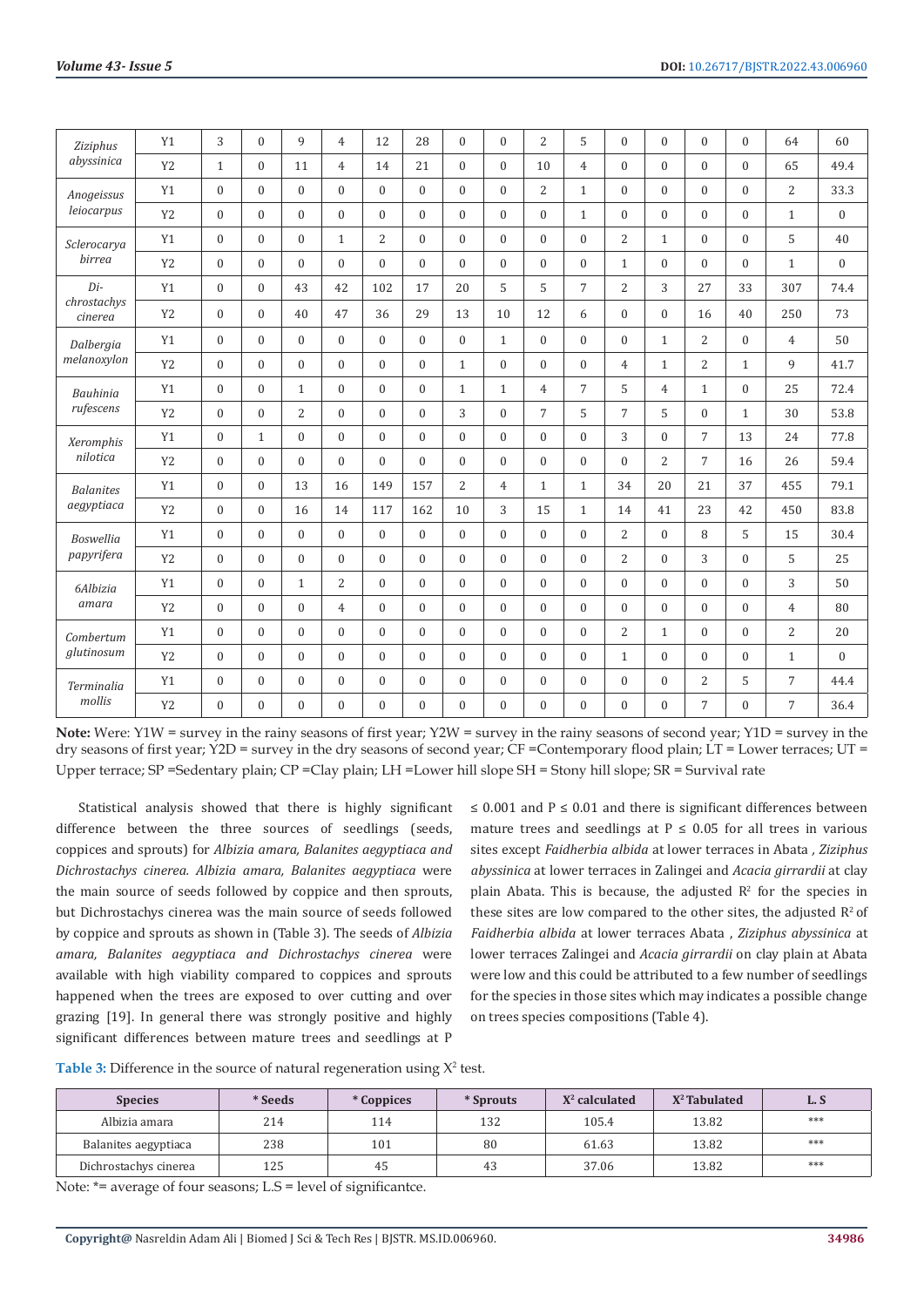| <b>Species</b>                                                                        | <b>Site</b> | F - value                                                                                                                                                                                                                                                                                                                                                                                                                                                                                                                                                                                                                                                                                                                                                                                                                                                                                                                                                                                                                                                    | <b>Model</b>                                                                                                                                                                                                                                                                                                                   | Adj $\mathbb{R}^2$                                                                                                                                                                                                           | L <sub>S</sub> |
|---------------------------------------------------------------------------------------|-------------|--------------------------------------------------------------------------------------------------------------------------------------------------------------------------------------------------------------------------------------------------------------------------------------------------------------------------------------------------------------------------------------------------------------------------------------------------------------------------------------------------------------------------------------------------------------------------------------------------------------------------------------------------------------------------------------------------------------------------------------------------------------------------------------------------------------------------------------------------------------------------------------------------------------------------------------------------------------------------------------------------------------------------------------------------------------|--------------------------------------------------------------------------------------------------------------------------------------------------------------------------------------------------------------------------------------------------------------------------------------------------------------------------------|------------------------------------------------------------------------------------------------------------------------------------------------------------------------------------------------------------------------------|----------------|
| Albizia anthelmintheca                                                                | SPA         | 297.19                                                                                                                                                                                                                                                                                                                                                                                                                                                                                                                                                                                                                                                                                                                                                                                                                                                                                                                                                                                                                                                       | $S = 0.05 + 0.987$ T                                                                                                                                                                                                                                                                                                           | 0.9367                                                                                                                                                                                                                       | ***            |
|                                                                                       | <b>LTA</b>  | 64                                                                                                                                                                                                                                                                                                                                                                                                                                                                                                                                                                                                                                                                                                                                                                                                                                                                                                                                                                                                                                                           | $S = 1.667 + 5.33T$                                                                                                                                                                                                                                                                                                            | 0.95                                                                                                                                                                                                                         | $\ast$         |
|                                                                                       | <b>UTZ</b>  | 21.57                                                                                                                                                                                                                                                                                                                                                                                                                                                                                                                                                                                                                                                                                                                                                                                                                                                                                                                                                                                                                                                        | $S = 3.41 + 1.86$ T                                                                                                                                                                                                                                                                                                            | 0.507                                                                                                                                                                                                                        | $***$          |
|                                                                                       | <b>UTT</b>  | 20.22                                                                                                                                                                                                                                                                                                                                                                                                                                                                                                                                                                                                                                                                                                                                                                                                                                                                                                                                                                                                                                                        | $S = 14.84 + 29.53$ T                                                                                                                                                                                                                                                                                                          | 0.865                                                                                                                                                                                                                        | $\ast$         |
| Balanites aegyptiaca                                                                  | SPA         | 253.94                                                                                                                                                                                                                                                                                                                                                                                                                                                                                                                                                                                                                                                                                                                                                                                                                                                                                                                                                                                                                                                       | $S = -0.0086 + 0.74 T$                                                                                                                                                                                                                                                                                                         | 0.9267                                                                                                                                                                                                                       | $***$          |
|                                                                                       | LHA         | 41.87                                                                                                                                                                                                                                                                                                                                                                                                                                                                                                                                                                                                                                                                                                                                                                                                                                                                                                                                                                                                                                                        | $S = 0.25 + 4.75$ T                                                                                                                                                                                                                                                                                                            | 0.6715                                                                                                                                                                                                                       | $***$          |
|                                                                                       | <b>LHT</b>  | 8.17                                                                                                                                                                                                                                                                                                                                                                                                                                                                                                                                                                                                                                                                                                                                                                                                                                                                                                                                                                                                                                                         | $S = 1.37 + 0.405$ T                                                                                                                                                                                                                                                                                                           | 0.2638                                                                                                                                                                                                                       | $\ast$         |
|                                                                                       | <b>SHZ</b>  | 63.23                                                                                                                                                                                                                                                                                                                                                                                                                                                                                                                                                                                                                                                                                                                                                                                                                                                                                                                                                                                                                                                        | $S = 1.358 + 2.03 T$                                                                                                                                                                                                                                                                                                           | 0.7568                                                                                                                                                                                                                       | ***            |
|                                                                                       | SPA         | 52.42                                                                                                                                                                                                                                                                                                                                                                                                                                                                                                                                                                                                                                                                                                                                                                                                                                                                                                                                                                                                                                                        | $S = 0.643 + 0.132$ T                                                                                                                                                                                                                                                                                                          | 0.52.42                                                                                                                                                                                                                      | $***$          |
| Albizia amara                                                                         | LHA         | 79.13                                                                                                                                                                                                                                                                                                                                                                                                                                                                                                                                                                                                                                                                                                                                                                                                                                                                                                                                                                                                                                                        | $S = 2.694 + 0.531$ T                                                                                                                                                                                                                                                                                                          | 0.7962                                                                                                                                                                                                                       | ***            |
|                                                                                       | <b>LHT</b>  | 60                                                                                                                                                                                                                                                                                                                                                                                                                                                                                                                                                                                                                                                                                                                                                                                                                                                                                                                                                                                                                                                           | $S = 1.6 + 4.574$ T                                                                                                                                                                                                                                                                                                            | 0.7468                                                                                                                                                                                                                       | ***            |
|                                                                                       | <b>SHZ</b>  | 181.27<br>$S = 2.24 + 2.7442$ T<br>289<br>$S = 0 + 8.5 T$<br>$S = 0 + 1T$<br>0.75<br>$S = 1.316 + 6.95 T$<br>52.48<br>36.29<br>$S = 0.1 + 0.6333$ T<br>25<br>$S = -2.33 + 1.667$ T<br>63.91<br>$S = 0.29 + 1.68$ T<br>$S = 0.636 + 1.53$ T<br>48.09<br>31.18<br>$S = 1.77 + 2.138$ T<br>11.84<br>$S = 0.58 + 1.74$ T<br>11.62<br>$S = 0.65 + 0.66$ T<br>20.76<br>$S = 5.99 + 1.1 T$<br>18.39<br>$S = -15.3 + 7.257$ T<br>55.51<br>$S = -0.066 + 1.769$ T<br>5.26<br>$S = 0.7222 + 0.944$ T<br>56.79<br>$S = 3.199 + 1.955$ T<br>196<br>$S = 7.66 + 9.33$ T<br>55.51<br>$S = -0.061 + 0.55$ T<br>36.29<br>$S = 0.1 + 0.633$ T<br>54.32<br>$S = -0.136 + 2.053$ T<br>17.19<br>$S = 0.05 + 0.95$ T<br>8.14<br>$S = 0.1 + 0.9$ T<br>109.8<br>$S = 2.84 + 6.53$ T<br>9.84<br>$S = 2.65 + 6.6$ T<br>52.98<br>$S = 0.35 + 3.65$ T<br>320<br>$S = 0.65 + 0.696$ T<br>15.38<br>$S = 0 + 0.5$ T<br>32.09<br>$S = -0.90 + 0.73$ T<br>17.02<br>$S = 1.53 + 0.53$ T<br>22.04<br>$S = 5.547 + 0.774$ T<br>11.41<br>$S = 3.053 + 3.95$ T<br>386.29<br>$S = 4.33 + 34.667$ T | 0.9001                                                                                                                                                                                                                                                                                                                         | ***                                                                                                                                                                                                                          |                |
|                                                                                       | <b>CFT</b>  |                                                                                                                                                                                                                                                                                                                                                                                                                                                                                                                                                                                                                                                                                                                                                                                                                                                                                                                                                                                                                                                              |                                                                                                                                                                                                                                                                                                                                | 0.98                                                                                                                                                                                                                         | $\ast\ast$     |
| Faidherbia albida                                                                     | <b>LTA</b>  |                                                                                                                                                                                                                                                                                                                                                                                                                                                                                                                                                                                                                                                                                                                                                                                                                                                                                                                                                                                                                                                              |                                                                                                                                                                                                                                                                                                                                | $-0.091$                                                                                                                                                                                                                     | N.S            |
|                                                                                       | <b>LTZ</b>  |                                                                                                                                                                                                                                                                                                                                                                                                                                                                                                                                                                                                                                                                                                                                                                                                                                                                                                                                                                                                                                                              | 0.94<br>0.6383<br>0.888<br>0.7588<br>0.7019<br>0.6014<br>0.783<br>0.347<br>0.497<br>0.8529<br>0.8065<br>0.1758<br>0.7361<br>0.98<br>0.7316<br>0.6383<br>0.9467<br>0.4474<br>0.2632<br>0.973<br>0.3065<br>0.7222<br>0.9907<br>0.4183<br>0.91<br>0.4448<br>0.5127<br>0.3423<br>0.993<br>30.35<br>$S = 1.842 + 3.023$ T<br>0.5947 |                                                                                                                                                                                                                              | $\ast$         |
|                                                                                       | <b>UTZ</b>  |                                                                                                                                                                                                                                                                                                                                                                                                                                                                                                                                                                                                                                                                                                                                                                                                                                                                                                                                                                                                                                                              |                                                                                                                                                                                                                                                                                                                                |                                                                                                                                                                                                                              | ***            |
|                                                                                       | CPA         |                                                                                                                                                                                                                                                                                                                                                                                                                                                                                                                                                                                                                                                                                                                                                                                                                                                                                                                                                                                                                                                              |                                                                                                                                                                                                                                                                                                                                |                                                                                                                                                                                                                              | $\ast$         |
| Acacia nilotica                                                                       | SPA         |                                                                                                                                                                                                                                                                                                                                                                                                                                                                                                                                                                                                                                                                                                                                                                                                                                                                                                                                                                                                                                                              |                                                                                                                                                                                                                                                                                                                                |                                                                                                                                                                                                                              | ***            |
|                                                                                       | LHA         |                                                                                                                                                                                                                                                                                                                                                                                                                                                                                                                                                                                                                                                                                                                                                                                                                                                                                                                                                                                                                                                              |                                                                                                                                                                                                                                                                                                                                |                                                                                                                                                                                                                              | ***            |
|                                                                                       | <b>LHT</b>  |                                                                                                                                                                                                                                                                                                                                                                                                                                                                                                                                                                                                                                                                                                                                                                                                                                                                                                                                                                                                                                                              |                                                                                                                                                                                                                                                                                                                                | $***$<br>N.S<br>$\ast\ast$<br>$***$<br>$\ast$<br>$***$<br>$\ast$<br>$***$<br>$**$<br>***<br>$***$<br>$\ast$<br>***<br>$\ast$<br>$\ast\ast$<br>$\ast\ast$<br>***<br>$\ast\ast$<br>***<br>$\ast$<br>***<br>$***$<br>$\ast\ast$ |                |
| Ziziphus abyssinica                                                                   | <b>LTZ</b>  |                                                                                                                                                                                                                                                                                                                                                                                                                                                                                                                                                                                                                                                                                                                                                                                                                                                                                                                                                                                                                                                              |                                                                                                                                                                                                                                                                                                                                |                                                                                                                                                                                                                              |                |
|                                                                                       | <b>UTZ</b>  |                                                                                                                                                                                                                                                                                                                                                                                                                                                                                                                                                                                                                                                                                                                                                                                                                                                                                                                                                                                                                                                              |                                                                                                                                                                                                                                                                                                                                |                                                                                                                                                                                                                              |                |
|                                                                                       | <b>UTZ</b>  |                                                                                                                                                                                                                                                                                                                                                                                                                                                                                                                                                                                                                                                                                                                                                                                                                                                                                                                                                                                                                                                              |                                                                                                                                                                                                                                                                                                                                |                                                                                                                                                                                                                              |                |
|                                                                                       | CPA         |                                                                                                                                                                                                                                                                                                                                                                                                                                                                                                                                                                                                                                                                                                                                                                                                                                                                                                                                                                                                                                                              |                                                                                                                                                                                                                                                                                                                                |                                                                                                                                                                                                                              |                |
|                                                                                       | SPA         |                                                                                                                                                                                                                                                                                                                                                                                                                                                                                                                                                                                                                                                                                                                                                                                                                                                                                                                                                                                                                                                              |                                                                                                                                                                                                                                                                                                                                |                                                                                                                                                                                                                              |                |
|                                                                                       | LHA         |                                                                                                                                                                                                                                                                                                                                                                                                                                                                                                                                                                                                                                                                                                                                                                                                                                                                                                                                                                                                                                                              |                                                                                                                                                                                                                                                                                                                                |                                                                                                                                                                                                                              |                |
|                                                                                       | <b>LHT</b>  |                                                                                                                                                                                                                                                                                                                                                                                                                                                                                                                                                                                                                                                                                                                                                                                                                                                                                                                                                                                                                                                              |                                                                                                                                                                                                                                                                                                                                |                                                                                                                                                                                                                              |                |
|                                                                                       | <b>SHT</b>  |                                                                                                                                                                                                                                                                                                                                                                                                                                                                                                                                                                                                                                                                                                                                                                                                                                                                                                                                                                                                                                                              |                                                                                                                                                                                                                                                                                                                                |                                                                                                                                                                                                                              |                |
| Acacia oerfota                                                                        | SPA         |                                                                                                                                                                                                                                                                                                                                                                                                                                                                                                                                                                                                                                                                                                                                                                                                                                                                                                                                                                                                                                                              |                                                                                                                                                                                                                                                                                                                                |                                                                                                                                                                                                                              |                |
|                                                                                       | LHA         |                                                                                                                                                                                                                                                                                                                                                                                                                                                                                                                                                                                                                                                                                                                                                                                                                                                                                                                                                                                                                                                              |                                                                                                                                                                                                                                                                                                                                |                                                                                                                                                                                                                              |                |
|                                                                                       | CPA         |                                                                                                                                                                                                                                                                                                                                                                                                                                                                                                                                                                                                                                                                                                                                                                                                                                                                                                                                                                                                                                                              |                                                                                                                                                                                                                                                                                                                                |                                                                                                                                                                                                                              |                |
|                                                                                       | <b>LHT</b>  |                                                                                                                                                                                                                                                                                                                                                                                                                                                                                                                                                                                                                                                                                                                                                                                                                                                                                                                                                                                                                                                              |                                                                                                                                                                                                                                                                                                                                |                                                                                                                                                                                                                              |                |
|                                                                                       | SHZ         |                                                                                                                                                                                                                                                                                                                                                                                                                                                                                                                                                                                                                                                                                                                                                                                                                                                                                                                                                                                                                                                              |                                                                                                                                                                                                                                                                                                                                |                                                                                                                                                                                                                              |                |
|                                                                                       | CPA         |                                                                                                                                                                                                                                                                                                                                                                                                                                                                                                                                                                                                                                                                                                                                                                                                                                                                                                                                                                                                                                                              |                                                                                                                                                                                                                                                                                                                                |                                                                                                                                                                                                                              |                |
|                                                                                       | <b>LHT</b>  |                                                                                                                                                                                                                                                                                                                                                                                                                                                                                                                                                                                                                                                                                                                                                                                                                                                                                                                                                                                                                                                              |                                                                                                                                                                                                                                                                                                                                |                                                                                                                                                                                                                              |                |
| Acacia mellifera                                                                      | SPA         |                                                                                                                                                                                                                                                                                                                                                                                                                                                                                                                                                                                                                                                                                                                                                                                                                                                                                                                                                                                                                                                              |                                                                                                                                                                                                                                                                                                                                |                                                                                                                                                                                                                              |                |
| Boswellia papyrifera                                                                  | <b>SHT</b>  |                                                                                                                                                                                                                                                                                                                                                                                                                                                                                                                                                                                                                                                                                                                                                                                                                                                                                                                                                                                                                                                              |                                                                                                                                                                                                                                                                                                                                |                                                                                                                                                                                                                              |                |
|                                                                                       | <b>UTZ</b>  |                                                                                                                                                                                                                                                                                                                                                                                                                                                                                                                                                                                                                                                                                                                                                                                                                                                                                                                                                                                                                                                              |                                                                                                                                                                                                                                                                                                                                |                                                                                                                                                                                                                              |                |
|                                                                                       | CPA         |                                                                                                                                                                                                                                                                                                                                                                                                                                                                                                                                                                                                                                                                                                                                                                                                                                                                                                                                                                                                                                                              |                                                                                                                                                                                                                                                                                                                                |                                                                                                                                                                                                                              |                |
|                                                                                       | SPA         |                                                                                                                                                                                                                                                                                                                                                                                                                                                                                                                                                                                                                                                                                                                                                                                                                                                                                                                                                                                                                                                              |                                                                                                                                                                                                                                                                                                                                |                                                                                                                                                                                                                              |                |
| Acacia senegal                                                                        | LHA         |                                                                                                                                                                                                                                                                                                                                                                                                                                                                                                                                                                                                                                                                                                                                                                                                                                                                                                                                                                                                                                                              |                                                                                                                                                                                                                                                                                                                                |                                                                                                                                                                                                                              |                |
|                                                                                       | <b>LHT</b>  |                                                                                                                                                                                                                                                                                                                                                                                                                                                                                                                                                                                                                                                                                                                                                                                                                                                                                                                                                                                                                                                              |                                                                                                                                                                                                                                                                                                                                |                                                                                                                                                                                                                              |                |
|                                                                                       | <b>SHT</b>  |                                                                                                                                                                                                                                                                                                                                                                                                                                                                                                                                                                                                                                                                                                                                                                                                                                                                                                                                                                                                                                                              |                                                                                                                                                                                                                                                                                                                                |                                                                                                                                                                                                                              | $**$           |
| Acacia seyal<br>Bauhinia rufescens<br>Dalbergia melanoxylon<br>Ziziphus spina-christi | SHZ         |                                                                                                                                                                                                                                                                                                                                                                                                                                                                                                                                                                                                                                                                                                                                                                                                                                                                                                                                                                                                                                                              |                                                                                                                                                                                                                                                                                                                                |                                                                                                                                                                                                                              | $***$          |

**Table 4:** Regression analysis for the relationship between mature trees (T) and natural regeneration per seedlings (S) in Zalingei area.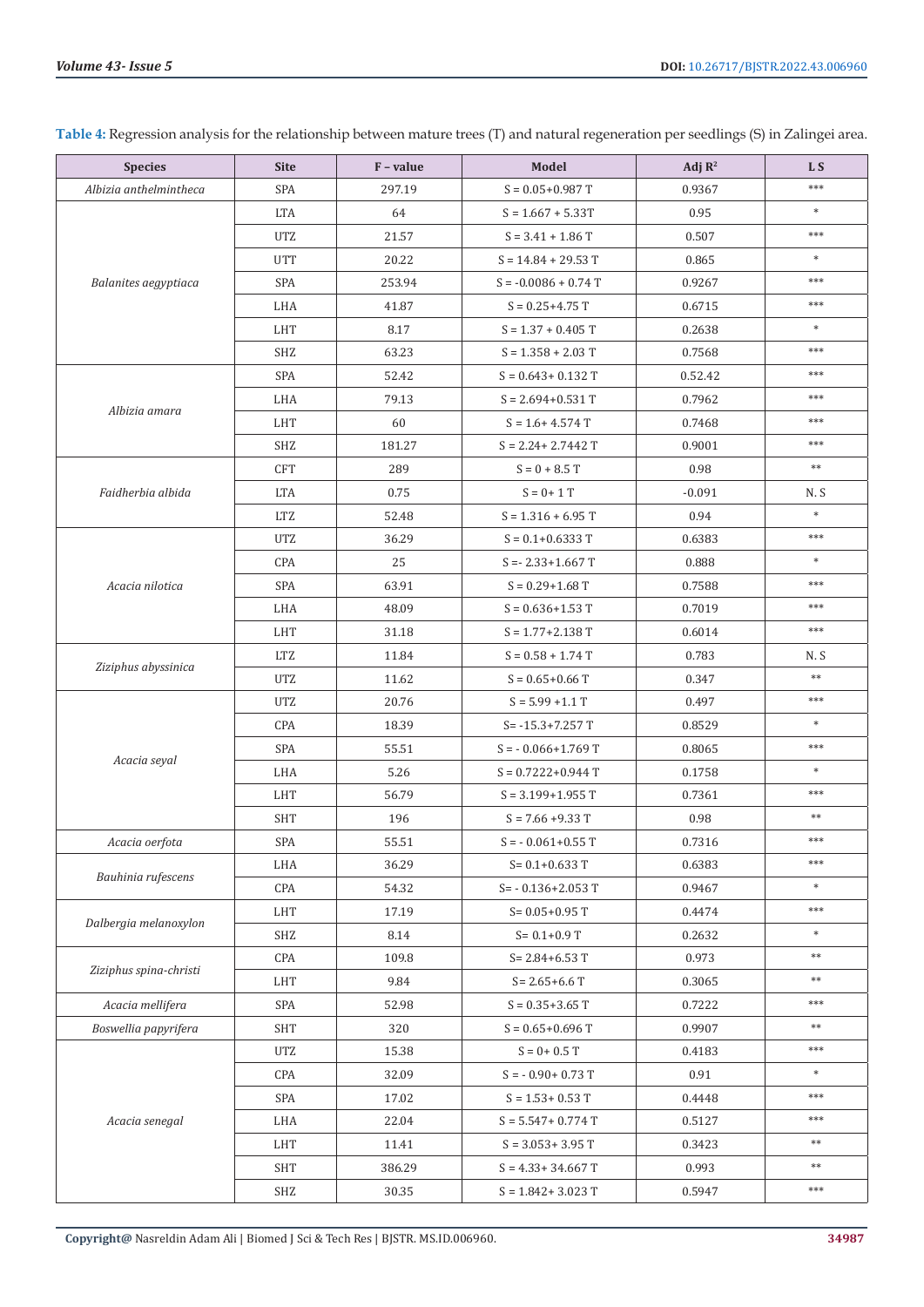|                       | LHA                 | 10.47  | $S = 0.0417 + 0.375$ T                                                                                                                                                                     | 0.3213 | **        |
|-----------------------|---------------------|--------|--------------------------------------------------------------------------------------------------------------------------------------------------------------------------------------------|--------|-----------|
| Dichrostachys cinerea | LHT                 | 173.06 | $S = 0.105 + 1.697$ T                                                                                                                                                                      | 0.8959 | ***       |
|                       | <b>SHT</b>          | 97     | 0.97<br>$S = -0.9 + 12.6$ T<br>$S = 1 + 0.5 S$<br>0.182<br>0.9638<br>$S = 0.62 + 1.616$ T<br>$S = 0.26 + 2.35$ T<br>0.2976<br>$S = 0.323 + 2.043$ T<br>0.7056<br>$S = 75 + 3.5$ T<br>0.974 |        | **        |
| Acacia girrardii      | <b>CPA</b>          | 1.67   |                                                                                                                                                                                            |        | <b>NS</b> |
|                       | <b>SPA</b>          | 533.32 |                                                                                                                                                                                            |        | ***       |
|                       | LHA                 | 9.47   |                                                                                                                                                                                            |        | **        |
|                       | <b>LHT</b><br>48.93 |        |                                                                                                                                                                                            |        | ***       |
|                       | <b>SHT</b>          | 117.6  |                                                                                                                                                                                            |        | **        |

Note: LS = Level of significance; \* Significant at 0.05; \*\* Significant at 0.01; \*\*\* Significant at 0.001; NS = not Significant.

#### **Conclusion**

There is a high relationship between mature trees and seedlings. All species have more than one source of natural regeneration e.g., *Albizia amara, Balanites aegyptiaca, Dichrostachys cinerea* which is renewed by seeds, coppices and sprouts, other species have two sources of regenerations; namely seeds and coppices. The natural regeneration was found to be 389 seedlings per hectare therefore the abundant natural regenerations need to be managed; possible scenarios may include the introduction of sustainable forest management approach. There is a great deterioration in crown vegetation cover at the study area thus, government efforts for the conservation of natural forests would only materialized if local people have been involved, and hence community participation in management of these natural forests is very important.

#### **References**

- 1. Wiley, Sons J (1982) Forest mensuration,5D555H8 -1982 634.9285-82- 4811 ISBN0-471-04423-7, Printed in the United State of America.
- 2. Steward (2004) Natural Regeneration. In: Introducing Steward Community Woodland. Steward, Chicago, USA.
- 3. Cremer KW (1990) Trees for Rural Australia, Inkata Press. Hughes, L (1990), Seed dispersal by ants in sclerophyll vegetation, PhD thesis abstract in Aust. J Ecol 17(1): 112-114.
- 4. Temple JM, Bungay D (1980) Revegetation: Methods and Management, State Pollution Control Commission, NSW.
- 5. Seydack AHW, Vermeulen WJ, L Vermeulen (2000) Toward Sustainable Management based on Scientific Understanding of Natural Forest and Woodland Dep. Of Water Affairs and Forestry, Knysna, South, Africa, pp. 54.
- 6. Closset-Kopp D, Chabrerie O, Valentin B, Delachapelle H, Decocq G (2007) A successful invader of European forests -strategies makes Prunus serotina Ehrh. For. Ecol. Manage.
- 7. UNEP (2007) Sudan Post-Conflict Environmental Assessment, pp. 206.
- 8. Lebon JHG (1965) Land use in Sudan. Bude. Cornwall. World land use survey monog.
- 9. Wichens GE (1976) The flora of Jebel Marra (Sudan Republic) and its geographical affinities.
- 10. Maydell HJV (1986) Trees and Shrubs of the Sahel, their characteristics and uses. (GTZ)., Egchborn.
- 11. Badi KH, Ahmed EA, Bayoumi AMS (1989) Forests of the Sudan, Khartoum, Sudan.
- 12. El Amin HM (1990). Trees and Shrubs of the Sudan. Ithaca Press, Exeter.
- 13. Adam AA (2003) Some Aspects of Ecology and Management of Boswella papyrifera del. (HOCHEST) In Jebel Marra Mountains; Dar Fur, Sudan. Ph Thesis Submitted to the University of Khartoum, Sudan.
- 14. Loockwood JG (1988) Climate and climate variability in semi arid regions. In: ML Parry, TR Carter and NT Konjin (Eds.)., The Impact of Climate Variation on Agriculture 2.
- 15. Mustafa MA (2007) Desertification processes. Institute of Desertification and Desert Cultivation Studies. UNESCO chair of Desertification, university of Khartoum.
- 16. Hodgkinson KC (1992) Elements of grazing strategies for perennial grass management in rangelands., Desertified Grassland: their Biology and Management.
- 17. Hadi II (2004) Agricultural potentials and means of development in Jebel Marra region of Sudan. A study in agricultural geography submitted to the council of the faculty of arts, University of Albissra in partial fullfillment to the requirements of Doctor of Philosophy in geography.
- 18. Ali MM (2012) Taxonomy of Trees and Shrubs of Zalingei, West Darfur State, Sudan. M.Sc. thesis University of Khartoum.

19. [Land, Sat \(2015\).](https://geog.umd.edu/feature/global-land-cover-facility-%28glcf%29)